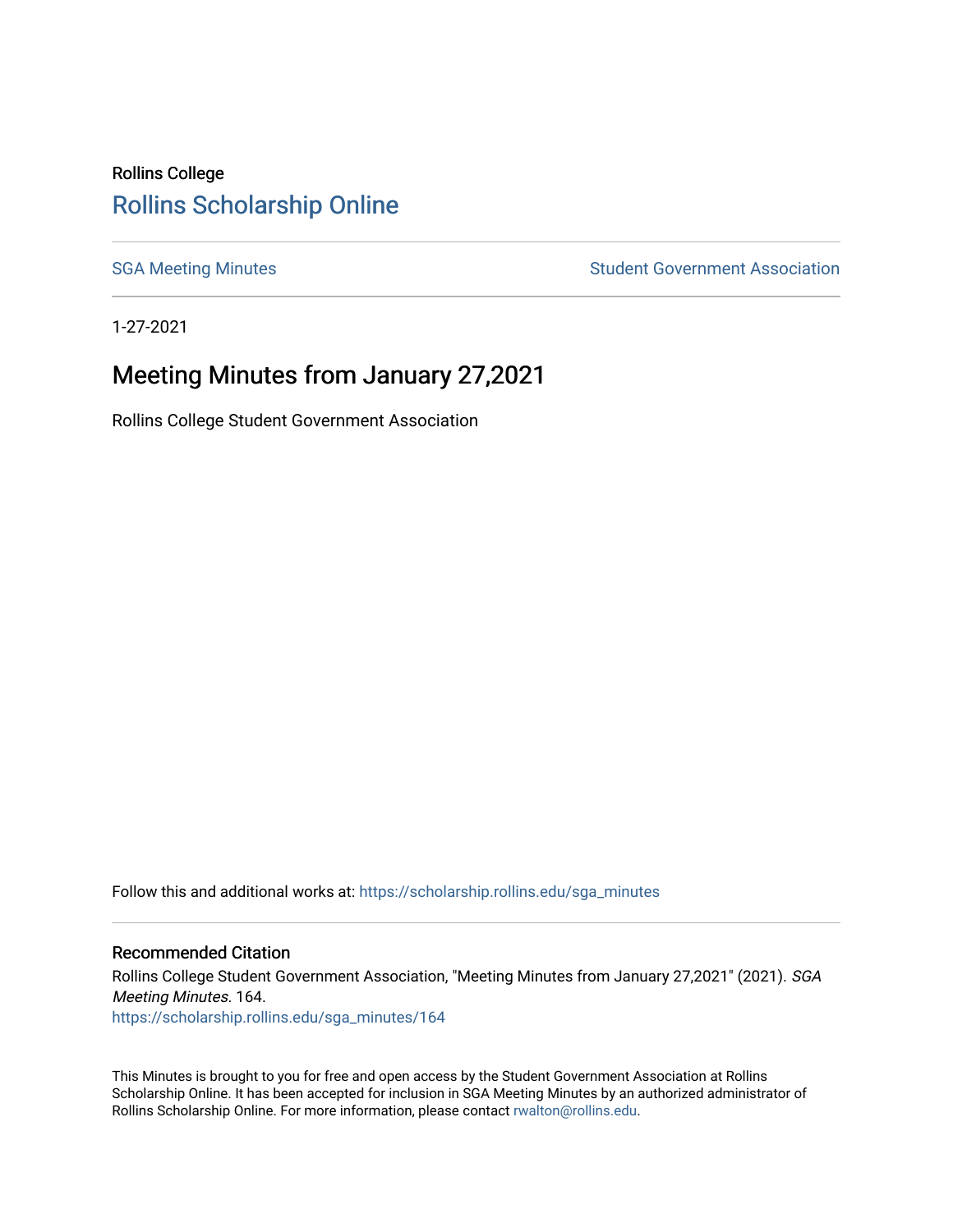

### **1000 HOLT AVENUE - 2746 WINTER PARK, FL 32789-4499** ROLLINS.EDU - SGA@ROLLINS.EDU

The regular weekly meeting of the Rollins College Student Government Association was held on January  $27<sup>th</sup>$ , 2021, at 7:00pm, at Rollins College via WebEx. The minutes of the previous meeting were read and approved as correct after vote by Senate.

- **I. Call to Order**
- **II. Roll Call**
- **III. Welcome**
- **IV. Approval of Minutes**
	- Approved
- **V. Speakers**
	- None
- **VI. Executive Reports**

## A. President

- Big welcome back to everyone
- Cameras on are highly encouraged
- A lot of plans for this semester
	- Come back together (in person hopefully)
- B. Vice President
	- Town hall tonight at 7:45pm
		- Remember: Legislation, you can work together for that
		- Try to get it in sooner than later
	- Give Alex a warm welcome!
- C. Chief Justice
	- Look out for any election updates in the next week
- D. Academic Affairs
	- Reminder
		- o Uphold TARS Promise, especially coming back from winter break
		- o Stay safe and smart
	- Meeting last week
		- o Changing the Holt schedule for fall, got tabled
			- Given Holt a Fall Break
			- Will revisit
	- Transfer Credit Equivalency Act
		- o Transferred to the CC
		- o Committee will be meeting about possible enactments
	- Registration Schedule
		- o Will mention again in open forum for opinion
		- o What should be prioritized, different models, etc.
		- o Meeting coming soon
	- Thank you
		- o Thank the senate for email sent out concerning music majors during break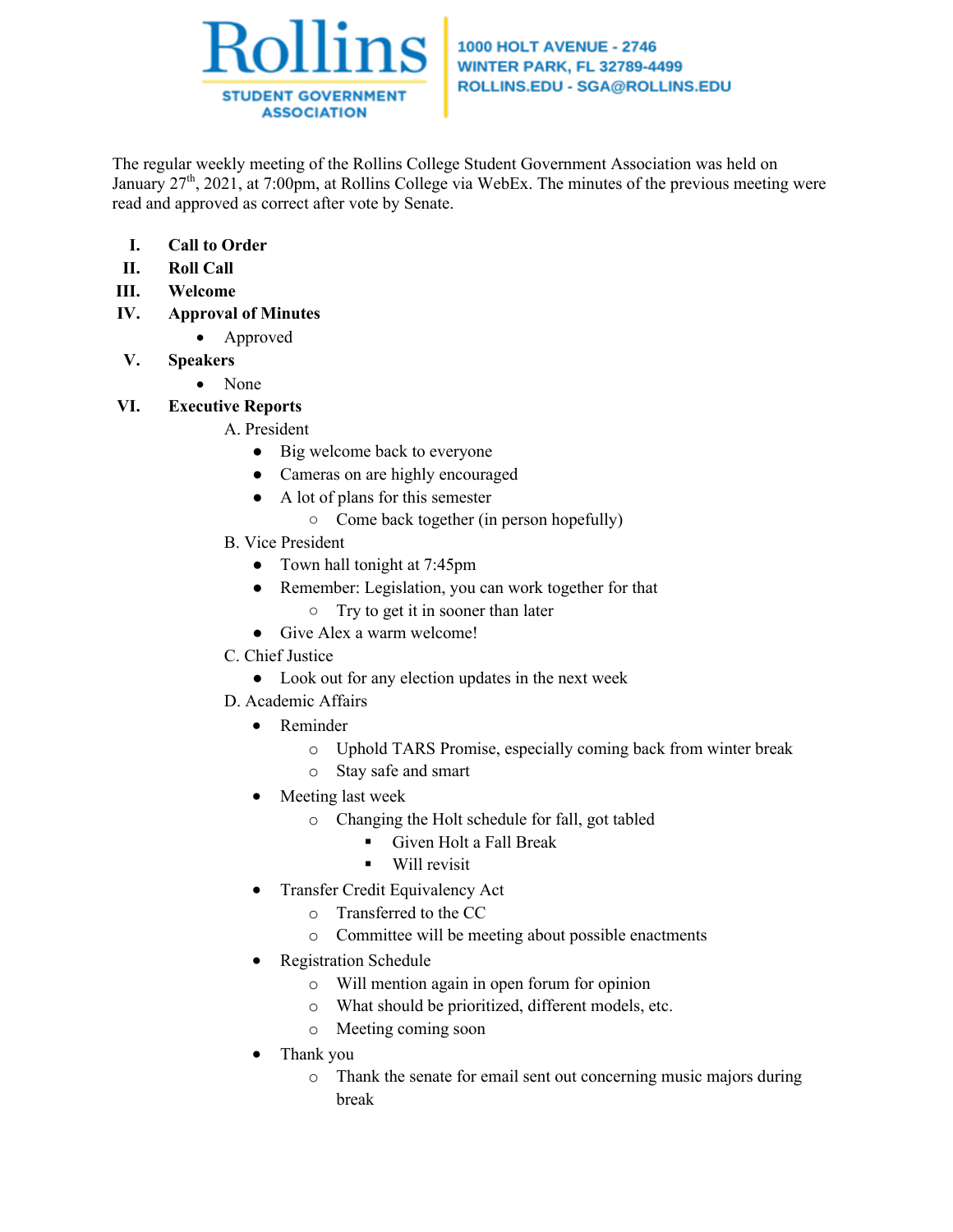- o No details just yet, full report will come soon
- o Contact has been made to get more information
- o SGA exists to advocate for the student body, please go to us for any concerns
- E. Internal Relations
	- No report
- F. Public Relations
	- Hannah Munford, new PR Chair
	- SGA website
		- Working with marketing apartment
	- Social Media
		- Schedule coming up
		- More exec involvement
	- If you have questions, ask during Open Forum or let Sara know
- G. Events
	- Shout to Hannah for amazing ideas!
	- Updates on more events as they develop
	- Events coming up:
		- Working with Abby Holleran
			- Diversity and Inclusion event
		- Exec. Meet & Greet
		- SGA Trivia Event
			- Faculty vs. students
		- Lip Sync
			- More details soon
		- Potential Graduation Celebration
- H. Finance
	- No report
- I. Student Life
	- Welcome back to everyone
- J. Diversity and Inclusion
	- Welcome back!
		- Make sure you're taking care of yourself
		- Please follow the TARS Promise
	- Diversity Fair
		- $\circ$  Feb 26<sup>th</sup> (not official yet)
		- No location yet
		- Committee is working on it, sending emails
		- If you want to be represented, please respond to the emails
		- Shoutout for CICI for being so helpful
		- Reach out to Nourhan if you want to be involved
			- 3214249296
	- Diversity Council
		- Met this week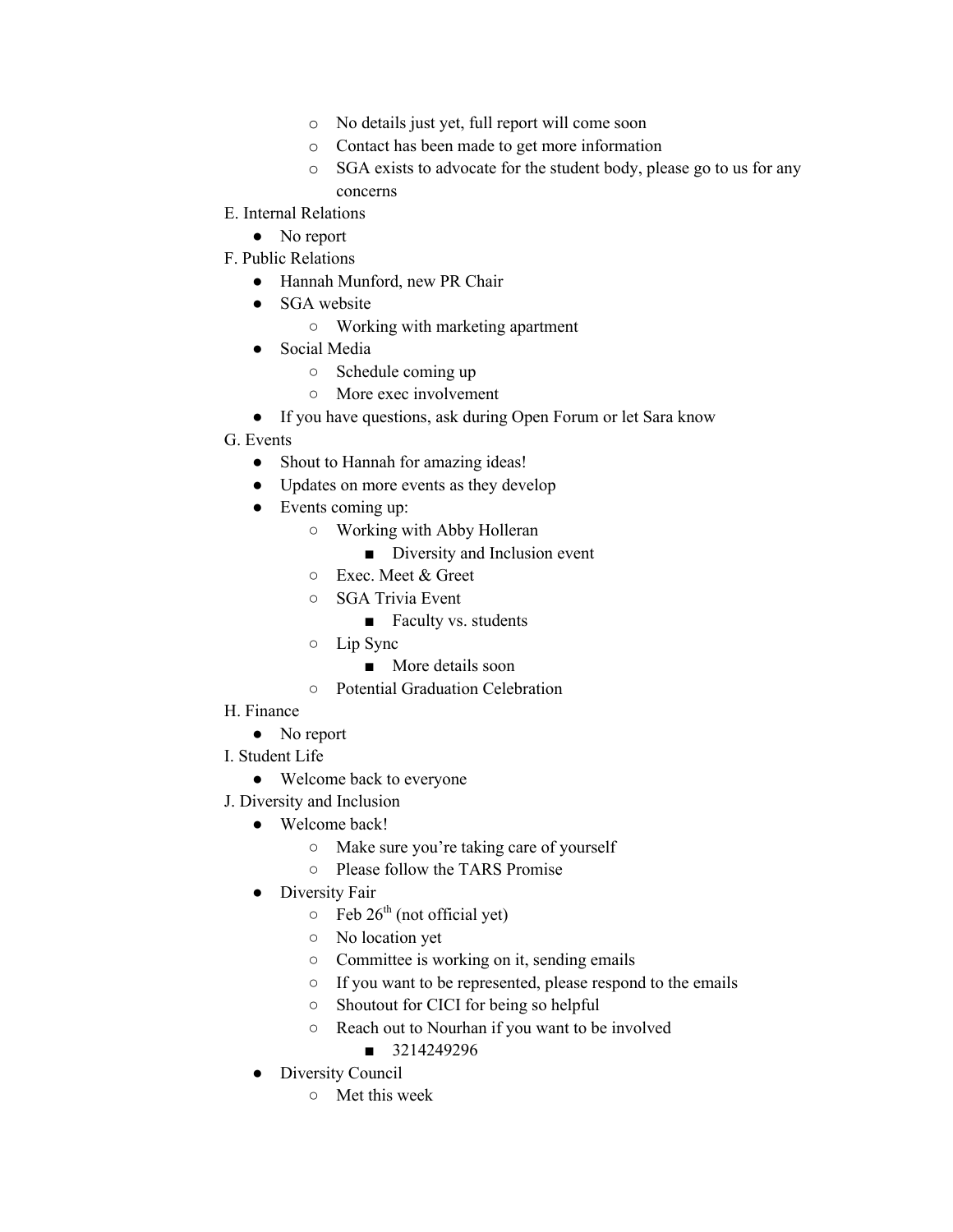- Decisions for more diversity initiatives
- Still working with marketing
- K. Attorney General
	- No report
- L. President Pro Tempore
	- Thank you to everyone for being here! And for the retreat
	- More in-depth training session with exec. and senate soon
	- Offer the same as last semester, reach out if you have any questions
		- Especially if you need help with exec.
		- Legislation
		- 1-1 sessions
- M. Advisors
	- Thank you for coming to the retreat on Sunday
		- o Sent recaps
	- Virtual open hours tomorrow
		- o Link in the recaps sent out
		- o Thurs. and Fri.
		- o Can have more throughout the semester
	- Welcome back!

### **VII. Organizational Senator Reports**

- A. Center for Leadership & Community Engagement (CLCE)
	- Lookout for emails about Immersions
		- 2 going on right now
	- $\bullet$  Feb.17
		- Acts of Kindness Day
		- Will be emailing that information out soon
	- **Student Support Foundation** 
		- Spread the word
		- Grant money
		- Applications being accepted
- B. Center for Career & Life Planning (CCLP)
	- Upcoming Events
		- Join through handshake
	- Bi-weekly programs for those searching jobs
- C. Wellness
	- Welcome Back
- D. Accessibility
	- Over the Break
		- Infusion grant to do disability empower week
		- Other resources available as well
		- Spring of 2022
- E. Fraternity & Sorority Life (FSL)
	- No report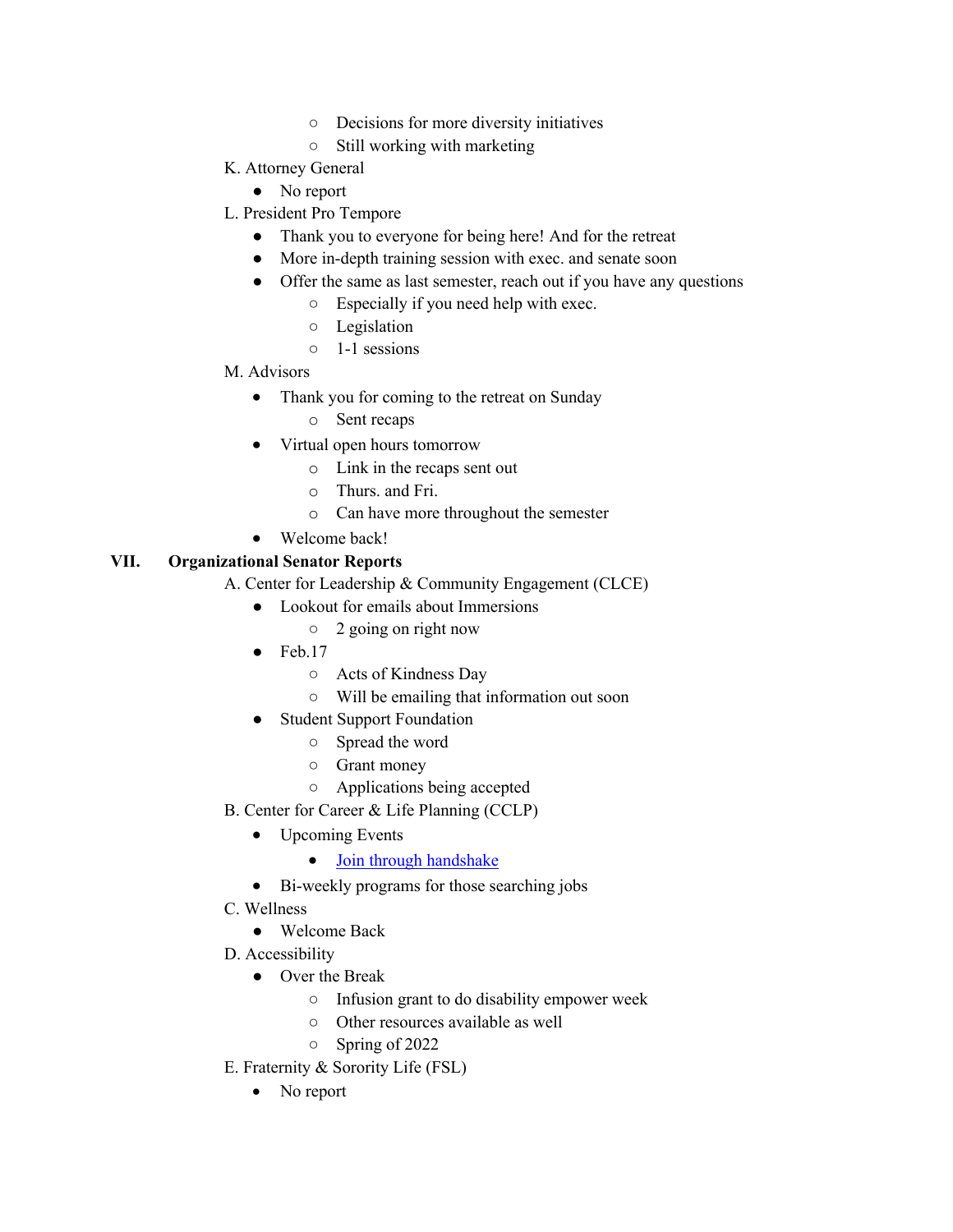- F. Residential Life and Explorations (RLE)
	- Spring meal plan changes this Friday!
		- In Foxlink by Friday
	- Reminder: TARS Promise
		- Fingers crossed that we could start doing some things in person
- G. LGBTQ+ Advocacy
	- Setting up a meeting with Zach (Spectrum)
	- Setting up a meeting with Abby Holleran
	- Work with them for a potential event Transgender representation
- H. Student Media
	- No report
- I. International Affairs
	- Retreat, great work, can't wait to see what else we have planned
	- PLEASE follow the TARS Promise
		- Jessica and Katelynn met with Dean Hayner last semester hold your peers accountable
	- International Student Representation
		- Working with Dean Hayner soon
		- Potential ideas for international student representation
			- There is a council, reach out for involvement
- J. Student Athlete Advisory
	- Big announcement expected tomorrow
- K. Sustainability
	- No report
- L. Campus Safety and Security
	- No report
- M. Institutional Advancement
	- No report
- N. Holt Graduate Programs
	- No report
- O. External and Competitive Scholarships
	- Dr.Jay is leaving the office soon, but replacement soon
	- More updates to come

## **VIII. Ad-hoc Committees**

- Constitutional Revision
	- **i.** Email will be sent out this week over meeting time
- COVID Committee
	- **i.** Passed legislation about service requirements
- **IX. Open Forum**
	- Registration
		- o Zoe and Kyle are meeting with the registration committee
		- o Want opinions on how it should work
		- o Currently
			- By credits